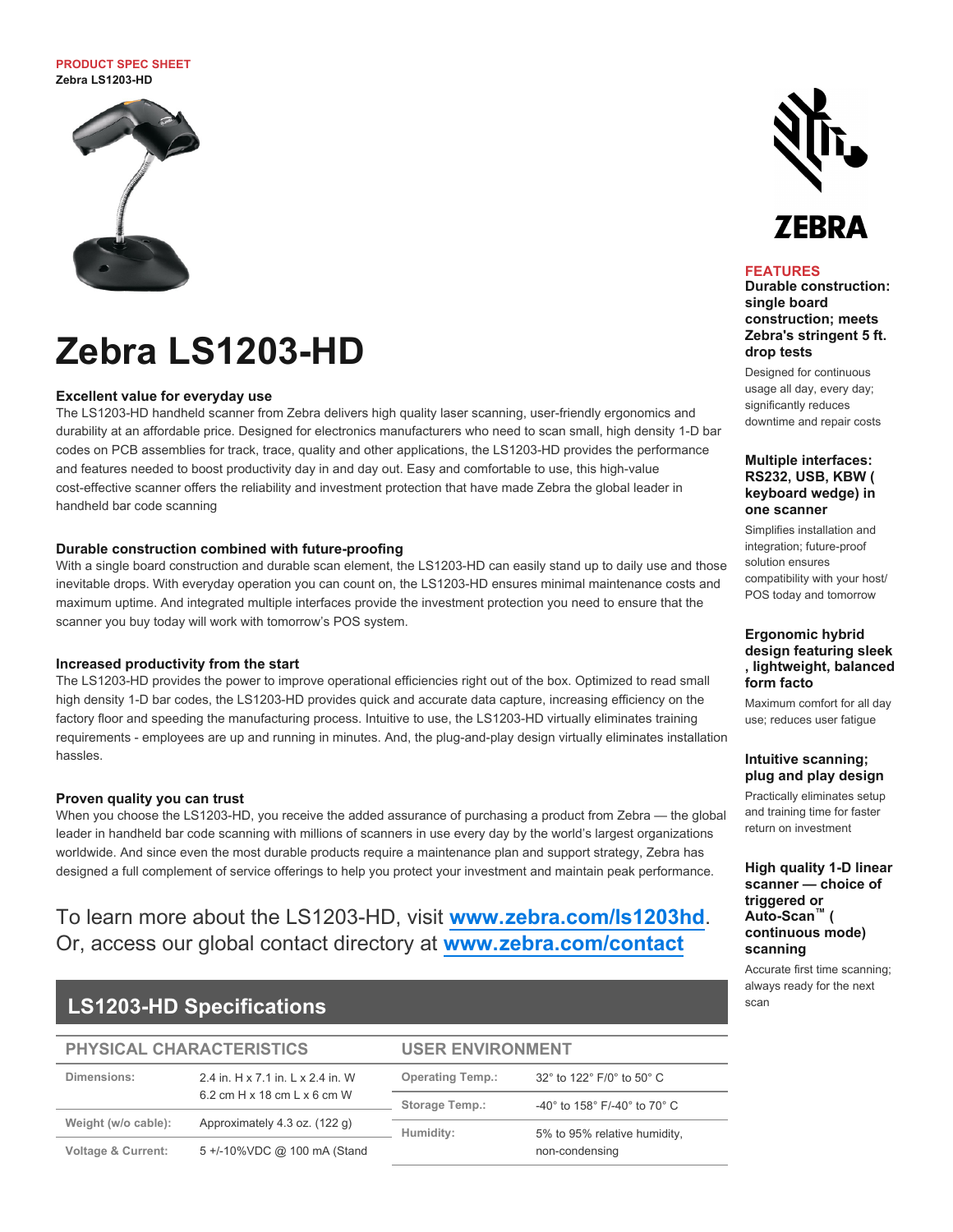|                                     | by: $<$ 35 mA)                                                                                                                                                                                                                                                                                     | Drop Specs:                                                                                                                                                                                                                                                                       | Withstands multiple 5 ft./1.524m                                                                                                                                                    |
|-------------------------------------|----------------------------------------------------------------------------------------------------------------------------------------------------------------------------------------------------------------------------------------------------------------------------------------------------|-----------------------------------------------------------------------------------------------------------------------------------------------------------------------------------------------------------------------------------------------------------------------------------|-------------------------------------------------------------------------------------------------------------------------------------------------------------------------------------|
| <b>Power Source:</b>                | Host power or external power<br>supply                                                                                                                                                                                                                                                             |                                                                                                                                                                                                                                                                                   | drops<br>to concrete                                                                                                                                                                |
| Color:                              | <b>Twilight Black</b>                                                                                                                                                                                                                                                                              | <b>Ambient Light</b><br>Immunity                                                                                                                                                                                                                                                  | Immune to direct exposure of<br>normal office and factory lighting<br>conditions, as well as direct                                                                                 |
|                                     | PERFORMANCE CHARACTERISTICS                                                                                                                                                                                                                                                                        |                                                                                                                                                                                                                                                                                   | exposure to sunlight                                                                                                                                                                |
| <b>Scanner Type:</b>                | Bi-directional                                                                                                                                                                                                                                                                                     | <b>Beeper Volume:</b>                                                                                                                                                                                                                                                             | User-selectable: three levels                                                                                                                                                       |
| <b>Light Source (Laser)</b>         | 650nm laser diode                                                                                                                                                                                                                                                                                  | <b>Beeper Tone:</b><br>Electrostatic                                                                                                                                                                                                                                              | User-selectable: three tones<br>Conforms to 15 kV air discharge                                                                                                                     |
| Scan Rate:                          | 100 scans per second                                                                                                                                                                                                                                                                               | Discharge (ESD):                                                                                                                                                                                                                                                                  | and 8 kV of contact discharge                                                                                                                                                       |
| <b>Typical Working</b><br>Distance: | See decode zone                                                                                                                                                                                                                                                                                    | <b>WARRANTY</b>                                                                                                                                                                                                                                                                   |                                                                                                                                                                                     |
| <b>Print Contrast Min.:</b>         | 30% minimum reflectance                                                                                                                                                                                                                                                                            | The LS1203-HD is warranted against defects in<br>workmanship and materials for a period of 3 years (36<br>months) from date of shipment, provided that the<br>product remains unmodified and is operated under<br>normal and proper conditions. See full warranty for<br>details. |                                                                                                                                                                                     |
| Roll $(Tilt):$ <sup>1</sup>         | $± 30°$ from normal                                                                                                                                                                                                                                                                                |                                                                                                                                                                                                                                                                                   |                                                                                                                                                                                     |
| $Pitch:$ <sup>2</sup>               | $\pm 65^{\circ}$                                                                                                                                                                                                                                                                                   |                                                                                                                                                                                                                                                                                   |                                                                                                                                                                                     |
| Skew (Yaw): <sup>3</sup>            | $± 60^\circ$                                                                                                                                                                                                                                                                                       |                                                                                                                                                                                                                                                                                   |                                                                                                                                                                                     |
| <b>Decode Capability:</b>           | UPC/EAN, UPC/EAN with<br>Supplementals, GS1-128 (formerly<br>UCC/EAN 128), Code 39, Code 39<br>Full ASCII, Code 39 TriOptic, Code<br>128, Code 128 Full ASCII,<br>Codabar,<br>Interleaved 2 of 5, Discrete 2 of 5,<br>Code 93, MSI, Code 11, IATA,<br>GS1DataBar<br>(formerly RSS), Chinese 2 of 5 |                                                                                                                                                                                                                                                                                   |                                                                                                                                                                                     |
|                                     |                                                                                                                                                                                                                                                                                                    | <b>REGULATORY</b>                                                                                                                                                                                                                                                                 |                                                                                                                                                                                     |
|                                     |                                                                                                                                                                                                                                                                                                    | <b>Electrical Safety:</b>                                                                                                                                                                                                                                                         | UL1950, CSA C22.2 No. 950,<br>EN60950/IEC950                                                                                                                                        |
|                                     |                                                                                                                                                                                                                                                                                                    | EMI/RFI:                                                                                                                                                                                                                                                                          | FCC Part 15 Class B, ICES-003<br>Class B, European Union EMC<br>Directive, Australian SMA, Taiwan<br>EMC, Japan VCCI/MITI/Dentori                                                   |
| Interfaces<br>Supported:            | RS-232; Keyboard Wedge; USB                                                                                                                                                                                                                                                                        | <b>Laser Safety:</b>                                                                                                                                                                                                                                                              | <b>IEC Class 1</b>                                                                                                                                                                  |
|                                     |                                                                                                                                                                                                                                                                                                    | or counterclockwise<br>to right or vice versa                                                                                                                                                                                                                                     | 1 - Roll (Tilt): Controlled by rotating the wrist clockwise<br>2 - Pitch: Controleed by dropping or raising the wrist<br>3 - Skew (Yaw): Controlled by rotating the wrist from left |

# **Depth of Field**

| <b>LABEL DENSITY</b> | <b>LS120</b> | $3-HD$          |
|----------------------|--------------|-----------------|
| Paper Label          | English      | Metric          |
| Code 39 - 3 mil      | Up to 1.50"  | Up to $3.81$ cm |
| Code 39 - 5 mil      | Up to 3.75"  | Up to 9.53 cm   |
| Code 39 - 7.5 mil    | Up to 4.50"  | Up to 11.43 cm  |
| Code 39 - 10 mil     | Up to 5.25"  | Up to 13.34 cm  |
| 100% UPC - 13 mil    | Up to 5.25"  | Up to 13.34 cm  |
| Code 39 - 20 mil     | Up to 6.63"  | Up to 16.84 cm  |
|                      |              |                 |